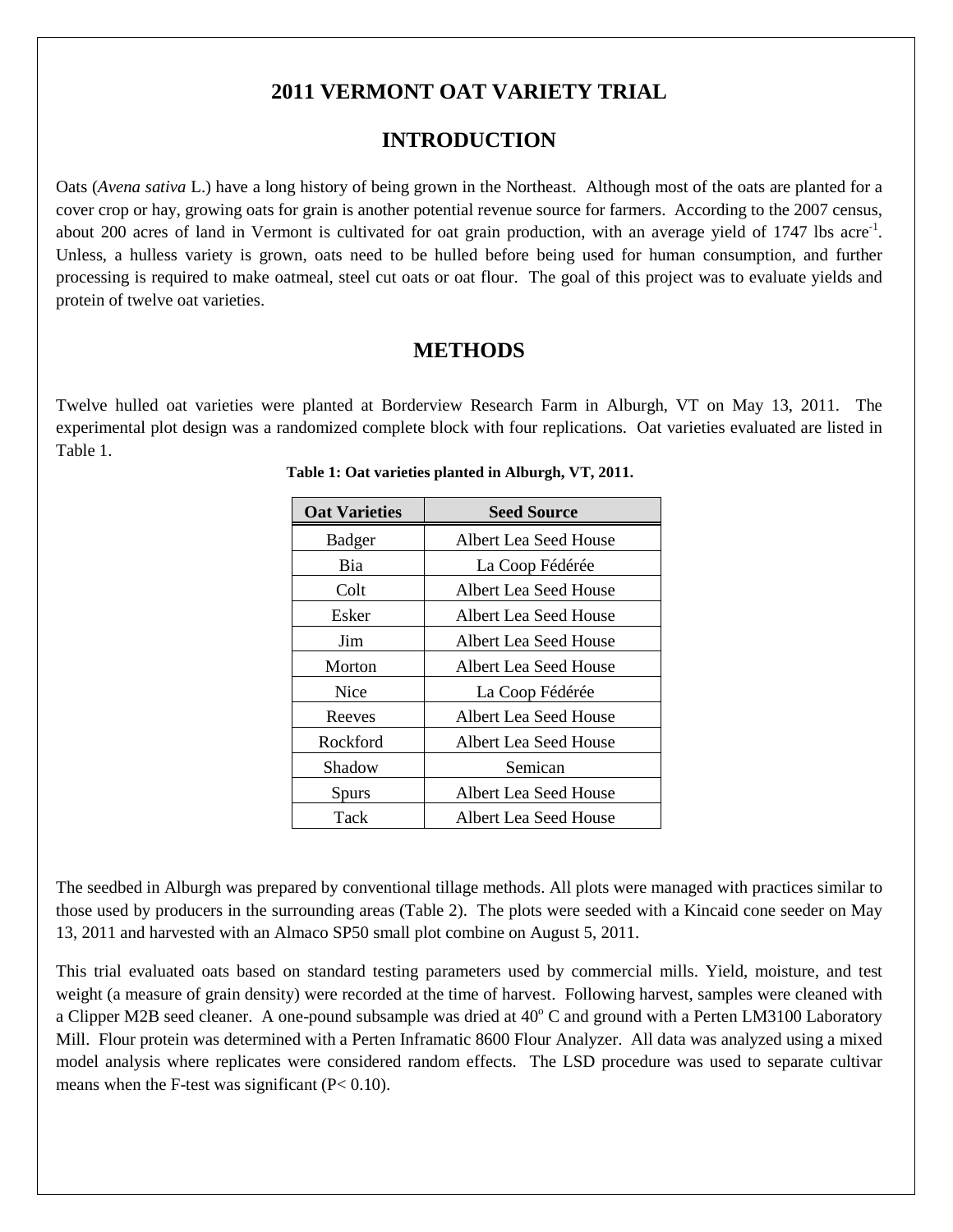|                    | <b>Borderview Farm</b><br>Alburgh, VT |
|--------------------|---------------------------------------|
| Soil type          | Benson rocky silt loam                |
| Previous crop      | organic corn                          |
| Row spacing (in.)  | 6                                     |
| Seeding rate       | 125 lbs $\arccos 1$                   |
| Replicates         | 4                                     |
| Planting date      | 5/13/11                               |
| Harvest date       | 8/5/11                                |
| Harvest area (ft.) | 5x20                                  |
| Tillage operations | Fall plow, disc, & spike-             |
|                    | toothed harrow                        |

#### **Table 2: General plot management for trials.**

#### LEAST SIGNIFICANT DIFFERENCE (LSD)

Variations in yield and quality can occur because of variations in genetics, soil, weather, and other growing conditions. Statistical analysis makes it possible to determine whether a difference among varieties is real or whether it might have occurred due to other variations in the field. At the bottom of each table, a LSD value is presented for each variable (e.g. yield). Least Significant Difference (LSD) at the 10% level of probability is shown. Where the difference between two varieties within a column is equal to or greater than the LSD value at the bottom of the column, you can be sure in 9 out of 10 chances that there is a real difference between the two varieties. Oat varieties that were not significantly lower in performance than the highest variety in a particular column are indicated with an asterisk. In the example below variety A is significantly different from variety C but not from variety B. The difference between A and B is equal to 725 which is less than the LSD value of 889. This means that these varieties did not differ in yield. The difference between A and C is equal to 1454 which is greater than the LSD value of 889. This means that the yields of these varieties were significantly different from one another. The asterisk indicates that variety B was not significantly lower than the top yielding variety.

| Variety | Yield |
|---------|-------|
| A       | 3161  |
| B       | 3886* |
| . .     | 4615* |
| LSD     | 889   |

### **RESULTS AND DISCUSSION**

Seasonal precipitation and temperature recorded at a weather station in close proximity to Alburgh is shown in Table 3. Excessive spring rains prohibited a timely spring planting. We intended to plant oats mid-April. The 2011 oat variety trial was planted 30 days later than the 2010 trial. From planting to harvest, there was an accumulation of approximately 3,694 Growing Degree Days (GDDs). This is a 362 increase in GDDs than the 30-year average, but similar to GDDs accumulated in 2010.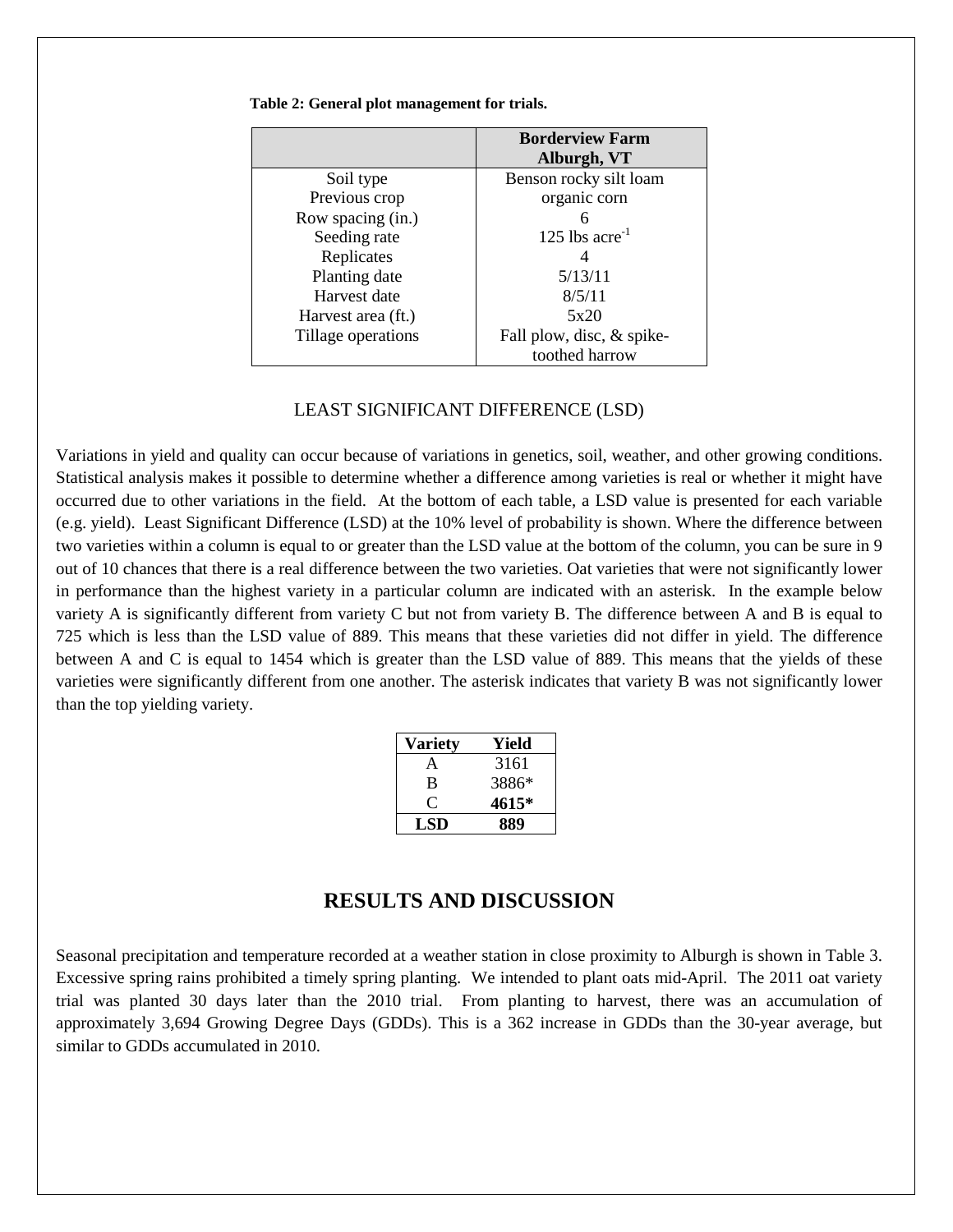**Table 3: Temperature and precipitation summary for Alburgh, VT, 2011.**

| South Hero (Alburgh)          | April | May  | June | July    | August  |  |
|-------------------------------|-------|------|------|---------|---------|--|
| Average Temperature (F)       | 46.6  | 58.7 | 67.1 | 74.4    | 70.4    |  |
| Departure from Normal         | 3.1   | 2.1  | 1.3  | 3.3     | 1.6     |  |
|                               |       |      |      |         |         |  |
| Precipitation (inches)        | 7.88  | 8.67 | 3.52 | 3.68    | 10.23   |  |
| Departure from Normal         | 5.00  | 5.35 | 0.09 | $-0.29$ | 6.38    |  |
|                               |       |      |      |         |         |  |
| Growing Degree Days (base 32) | 465   | 826  | 1088 | 1314    | 1121    |  |
| Departure from Normal         | 120   | 63.6 | 74.1 | 103     | $-26.3$ |  |

\*Based on National Weather Service data from stations in close proximity to trials. When data from South Hero was not available, data from Burlington, VT was used. Departure from normal from historical averages of 30 years of data (1971-2000).

Overall oat yields were low most likely due to late planting and saturated soils that persisted after planting. There were no significant yield differences among the oat varieties (Table 4). Mean oat yields for the trial were 1393 lbs acre<sup>-1</sup> (Table 4), which was about 50% less than the 2010 average harvest. Population counts were made approximately two weeks after planting, on May 25, 2011. Populations ranged from 383 to 606 plants  $m<sup>2</sup>$ . Varying populations may be related to marginal weather conditions during germination. Oat variety differed significantly in height and harvest moisture (Table 4 and Figure 2). Tallest oat varieties ranged from 42.4 to 39.0 inches. Test weight, a measure of grain density, is the most commonly used indicator of oat quality. Most of the oat varieties had test weights above the 32 pound per bushel industry standard, except Nice, which had the lowest test weight of 31.5 lbs bushel<sup>-1</sup>. The milling market prefers higher test weights of over 38 lbs bushel<sup>-1</sup>. The average crude protein level for all oat varieties was 10.1%.

**Table 4: Oat plant populations, harvest height, yield at 12% moisture, harvest moisture, test weight, and crude protein of oat varieties grown in Alburgh, VT, 2011.** 

|               | Population   | Height  | <b>Yield</b>             | <b>Harvest moisture</b> | <b>Test weight</b>         | Crude protein |
|---------------|--------------|---------|--------------------------|-------------------------|----------------------------|---------------|
| Oat variety   | plants $m-2$ | inches  | $lbs$ acre <sup>-1</sup> | $\%$                    | $lbs$ bushel <sup>-1</sup> | %             |
| <b>Badger</b> | 430          | 36.0    | 1777                     | $11.5*$                 | 36.8                       | 10.5          |
| Esker         | 462          | 37.3    | 1772                     | $12.4*$                 | 32.5                       | 10.1          |
| Colt          | 606          | $39.0*$ | 1656                     | $13.4*$                 | 35.0                       | 10.6          |
| Bia           | 465          | $40.7*$ | 1500                     | $13.0*$                 | 33.0                       | 9.1           |
| Spurs         | 440          | 34.9    | 1481                     | 13.5                    | 35.5                       | 10.7          |
| Tack          | 440          | 34.8    | 1471                     | 13.7                    | 33.3                       | 10.9          |
| Rockford      | 440          | $40.7*$ | 1451                     | 14.5                    | 36.0                       | 10.1          |
| Jim           | 477          | $38.6*$ | 1405                     | $12.9*$                 | 34.5                       | 10.7          |
| Nice          | 403          | $39.3*$ | 1303                     | 14.3                    | 31.5                       | 10.3          |
| Morton        | 472          | $42.4*$ | 1142                     | $12.5*$                 | 34.5                       | 9.9           |
| Shadow        | 383          | $39.2*$ | 916                      | 16.7                    | 33.5                       | 9.9           |
| Reeves        | 432          | $41.8*$ | 844                      | $12.9*$                 | 36.8                       | 8.3           |
| Trial mean    | 454          | 38.7    | 1393                     | 13.4                    | 34.4                       | 10.1          |
| LSD(0.10)     | <b>NS</b>    | 4.2731  | <b>NS</b>                | 1.9287                  | <b>NS</b>                  | <b>NS</b>     |

\*Results that are not significantly different than the top performer in a particular column are indicated with an asterisk. NS; indicates that there was no significant difference among treatments.